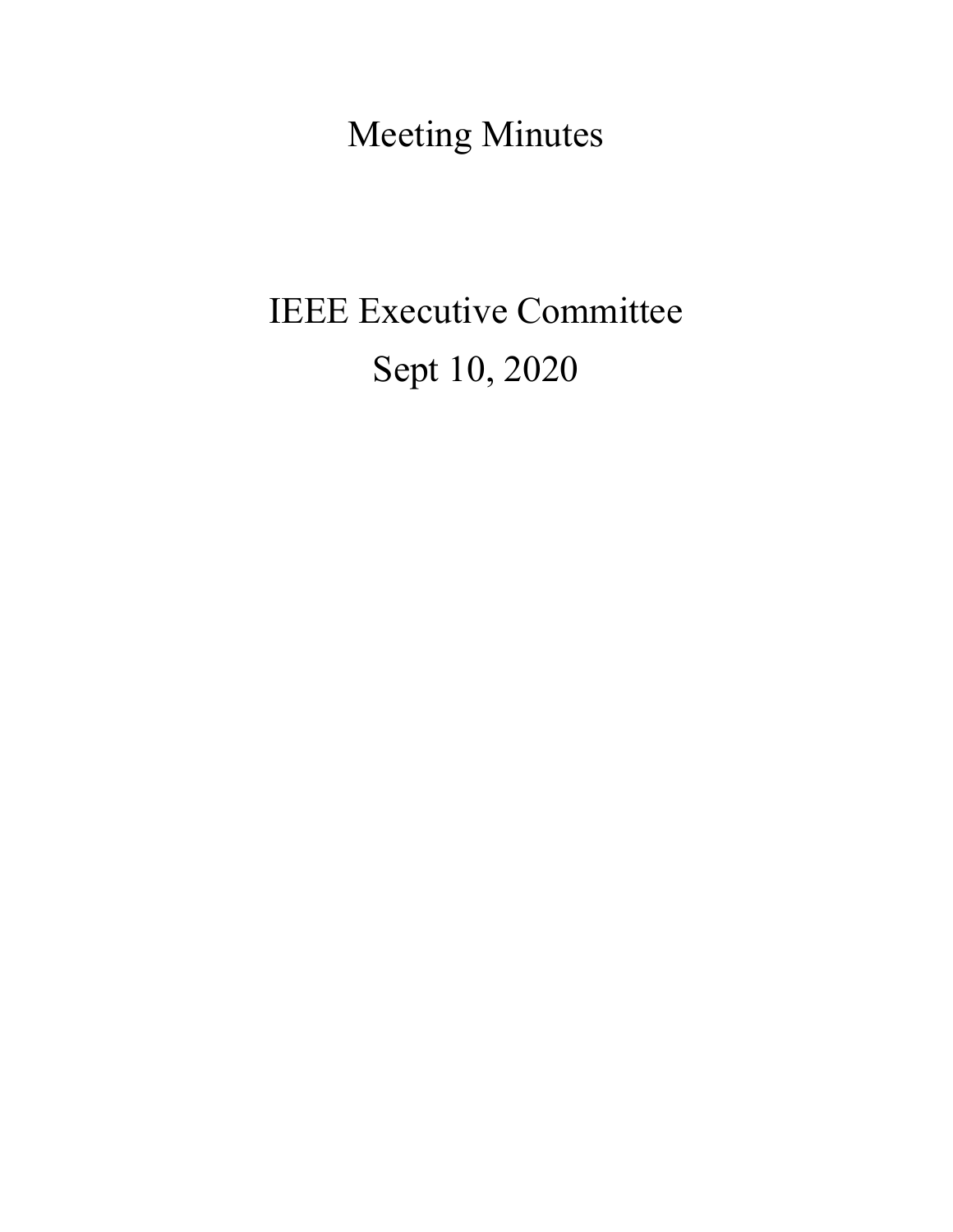

University of Saskatchewan IEEE Student Branch Meeting minutes for Sept 10, 2020 Page 2 of 5

## 1. CALL MEETING TO ORDER

Motion: Riley Second: Jonathan

# 2. CALL FOR QUORUM

| <b>ABSENT</b> | <b>PRESENT</b>   | <b>POSITION</b>                   | <b>MEMBER</b>          | <b>SIGNATURES</b> |
|---------------|------------------|-----------------------------------|------------------------|-------------------|
|               | $\mathbf{x}$     | Chair*                            | Alexandria Shields     |                   |
|               |                  |                                   | (Lexie)                |                   |
|               | $\mathbf{x}$     | Vice Chair*                       | Jonathan Tu            |                   |
|               | $\mathbf{x}$     | Finance Director*                 | Rafeh Khan             |                   |
|               | $\boldsymbol{x}$ | Academic Director*                | Devin Ramaswami        |                   |
|               |                  | Social Director*                  | N/A                    |                   |
|               | $\mathbf{x}$     | <b>Public Relations Director*</b> | <b>Austin Grismer</b>  |                   |
| X             |                  | McNaughton Director*              | Braeden Leisler        |                   |
|               |                  | <b>Illumination Director*</b>     | N/A                    |                   |
|               |                  | Community Outreach Director*      | N/A                    |                   |
|               | X                | Grad. Banquet Director*           | <b>Riley Stevenson</b> |                   |
|               |                  | <b>Robotics Coordinator</b>       | N/A                    |                   |
|               |                  | Grad. Student Rep.                | N/A                    |                   |
|               |                  | Second Year Rep.                  | N/A                    |                   |
|               |                  | Third Year Rep.                   | N/A                    |                   |
|               |                  | Fourth Year Rep.                  | N/A                    |                   |

\* Indicates Officer positions entitled to vote and compose the "Executive Committee".

Executive Meetings are only to be attended by Executive members, the Class Representative Committee and any non-Executive individual(s) invited by the Branch Chair for official purposes (Constitution Article 9, Section 2).

Quorum for any Executive meeting is two-thirds of the Executive. No motions can be passed without quorum. With quorum, all motions may be passed by simple majority vote (Constitution Article 9, Section 4).

# 3. Accept meeting minutes from last meeting

Motion: Devin Result: Pass Against: 0 Abstain: 0 For: 5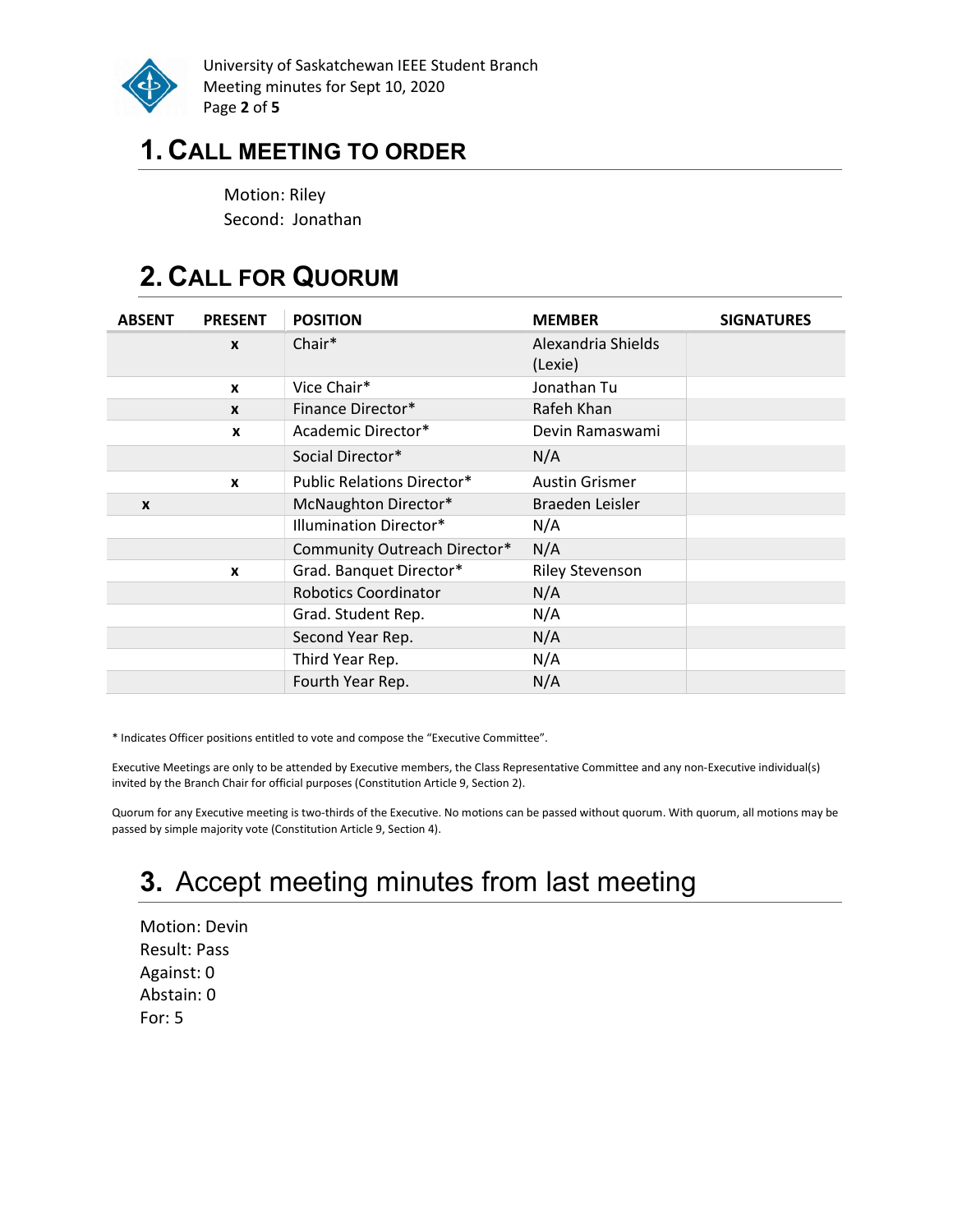

## 4. NEW BUSINESS

4.1. Executive Items

### **Chair**

- **NSS meeting (Sept 3)** 
	- $\circ$  Will have an AGM on Nov 13<sup>th</sup> (In person)
		- **515 plates (\$40 meal value)**
	- o IEEE now has an app
	- o McNaughton Grant will be opening soon
	- o Volunteer opportunity
		- Teaching kids to code
	- $\circ$  IEEE Day (October 6<sup>th</sup>?)
		- NSS wants us to do something for IEEE day
- **Faculty Meeting** 
	- o College of Engineering has a Facebook page
		- $\blacksquare$  If we tag them in posts, they will repost
- Friday Night Gaming event (Sept  $18^{th}$ )
	- o Cleaning up the Discord for more gaming channels
	- o Practice Tuesday night (Sept 15<sup>th</sup>) 7pm

Motion to buy a Jack Box game for the IEEE steam account

Motion: Austin Result: Pass Against: 0 Abstain: 0 For: 5

- **Discord** 
	- o Adding more channels to engage community
- Minecraft Server
	- o Possibly opening a Minecraft server

### Vice Chair

- Will upload pictures to IEEE website when the "about us" email goes out
- Need a way to encourage students to get an IEEE membership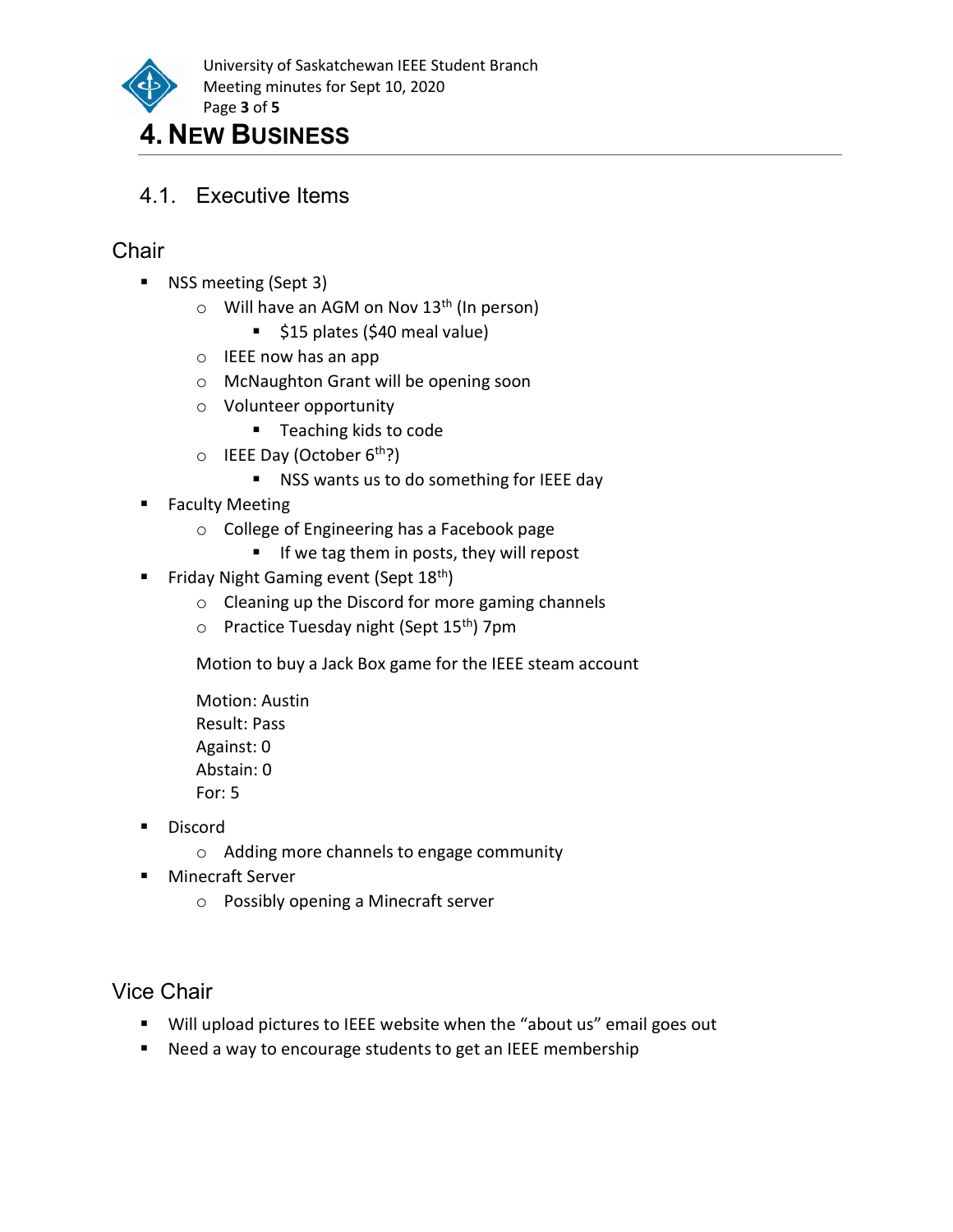

University of Saskatchewan IEEE Student Branch Meeting minutes for Sept 10, 2020 Page 4 of 5

#### Financial Director

■ Dayne has \$319.48 (will be transferred to main account)

Motion to close the Community Outreach account

Motion: Rafeh Result: Pass Against: 0 Abstain: 0 For: 5

- Total amount in the main IEEE account \$31,205.38
- About \$154 CAD to host a Minecraft server for 3 months

#### Academic Director

- **USESF Funding application is being filled out**
- **Looking for tutors**

#### Social Director

■ Not Present

#### Public Relations Director

■ Nothing to Report

#### McNaughton Director

■ Not Present

#### Illumination Director

■ Not Present

#### Community Outreach Director

■ Not Present

#### Graduation Banquet Director

- **Finished the APEGS sponsorship funding for the grad banquet**
- Have a few people interested in being in the grad committee
	- o Grad budget will be clearer when the committee is made up
- Trying to figure out the best possible way to do the grad banquet for this year